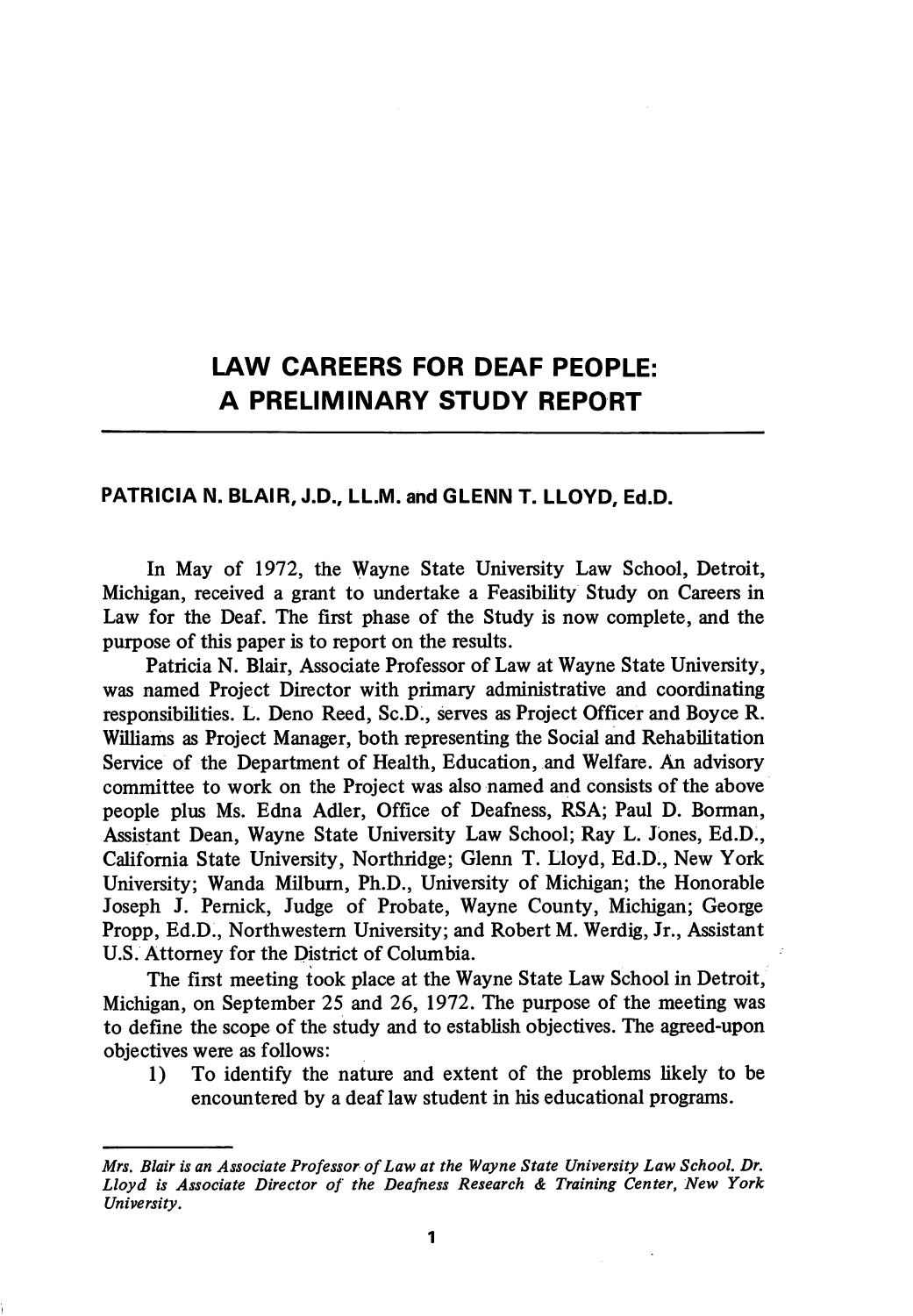- 2) To fonnulate a plan of action which would attempt to minimize the problems.
- 3) To identify the nature and extent of problems which might arise in connection with interpreter utilization in the classroom.
- 4) To identify the specific competencies an interpreter must possess in order to ensure accurate relaying of the classroom instruction and discussion.
- 5) To determine specialized vocabulary which requires new signs and to plan for training of interpreters in the specialized vocabulary.
- 6) To identify other services which would be important to ensure maximum academic benefit for the deaf law student.
- 7) To determine the desirability and adwsability of utilizing criteria in place of, or in addition to, the usual entrance criteria of the Wayne State University Law School.

A number of problems were identified, at least potentially, which could inhibit the academic opportunity for deaf students and a number of sug gestions for resolving these problems were set forth. Many of the problems were similar to those encountered by other programs which have deaf stu dents in college classes with hearing students. Procedures already proven to be beneficial in other such programs were examined and included as parts of the tentative approaches which would be utilized. At the same time, it was recognized that it would be impossible to plan for every contingency and a flexible plan would be essential.

The major effort of the committee during the initial meeting was to determine ways and means of recruiting "qualified" deaf people to take the Law School Admissions Test (LSAT), administered by the Educational Testing Service (ETS), Princeton, New Jersey, and to have the results sub mitted to Wayne State University Law School. At this meeting, the com mittee also agreed that the standard criteria for acceptance into WSU Law School would be applied to the results received.

Due to the fact that the first meeting of the advisory committee for the Project took place in late September of 1972, and that Wayne State Uni versity Law School's acceptance of application deadline was April 15,1973, the only realistic test date for those wishing to participate in the Project was December 16, 1972. A later test date (February 10, 1973) was available, but seemed to be too near the April 15 deadline for the advisory committee to have an adequate opportunity to analyze the LSAT scores.

After selection of the test date, the committee formulated a plan for the dissemination of information explaining the possibility of deaf persons being eligible for admission to law school and soliciting applicants for the LSAT. An announcement in the form of a newsletter was drafted by the committee and subsequently distributed by the National Association of the Deaf.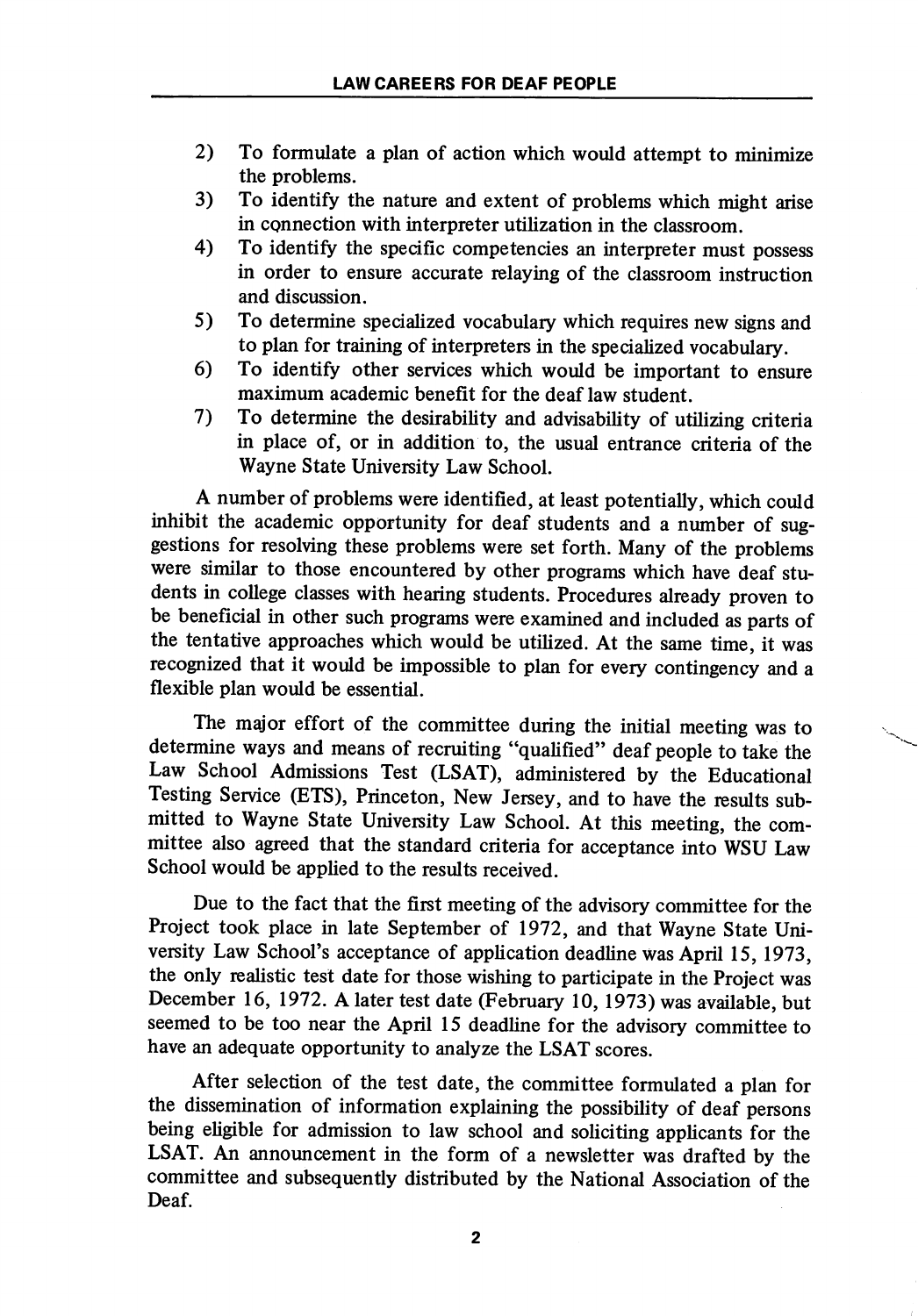Even with the assistance of the National Association of the Deaf, how ever, time considerations handicapped the committee in its recruitment of qualified deaf applicants for the LSAT. In order for a person to take the LSAT on December 16, 1972, ETS had to receive his or her application by November 24, 1972. Moreover, if special assistance, such as an interpreter, would be required during the course of the LSAT, ETS had to receive the application to take the test by November 8, 1972. These ETS application deadlines meant that the advisory committee for the Project had less than  $7\frac{1}{2}$  weeks in which to publicize the Project and encourage qualified deaf applicants to participate by taking the LSAT. Additionally, deaf persons, once acquainted with the Project, had only a limited time to consider whether to participate in the Project and to file their applications with ETS if they wished to take the LSAT on December 16, 1972.

Nevertheless, 100 deaf persons did respond to the NAD news release and indicated that they wished either to participate in the Project or to receive further information so that they might decide whether to participate. Of these initial 100 contacts, 33 informed Professor Blair that they were planning to take the LSAT, with LSAT scores for 25 ultimately being re ported to Wayne State University Law School. The small number of test scores actually reported was neither unexpected nor disheartening to the committee in view of the limited time element. Another aspect of the Project, however, was unexpected.

One of the conditions specified for eligibility to take the LSAT under the Project auspices was that the deaf person must possess a baccalaureate degree, or be a college senior, and have an overall grade point average of B or better for undergraduate studies. Of the 25 scores reported to Wayne State University Law School, five were reported without the grade point average (GPA). Twenty scores were reported with the GPA and of that 20, nine did not meet the "B" average criterion. Three of the remaining 11 scores (or about 27 per cent), when viewed in conjunction with the deaf person's GPA, were high enough so that the overall result was deemed positive by the committee. Even the three participants who received the highest admissions factor (a combination of GPA and LSAT scores), however, failed to meet the admissions criteria for the 1972 Wayne State University Law School entering class. In view of the fact that the trend of the admissions criteria has been consistently upward for Wayne State University Law School, the committee concluded that none of the participants would qualify for admission to the Law School for the 1973-74 school year. Still, the top three participants had earned admissions factors which were sufficiently high to justify the committee in notifying each of the three that application to another law school might very well receive favorable action.

Additionally, the committee felt that results of this first hurried effort were positive enough for a repeated effort and plans to conduct the same